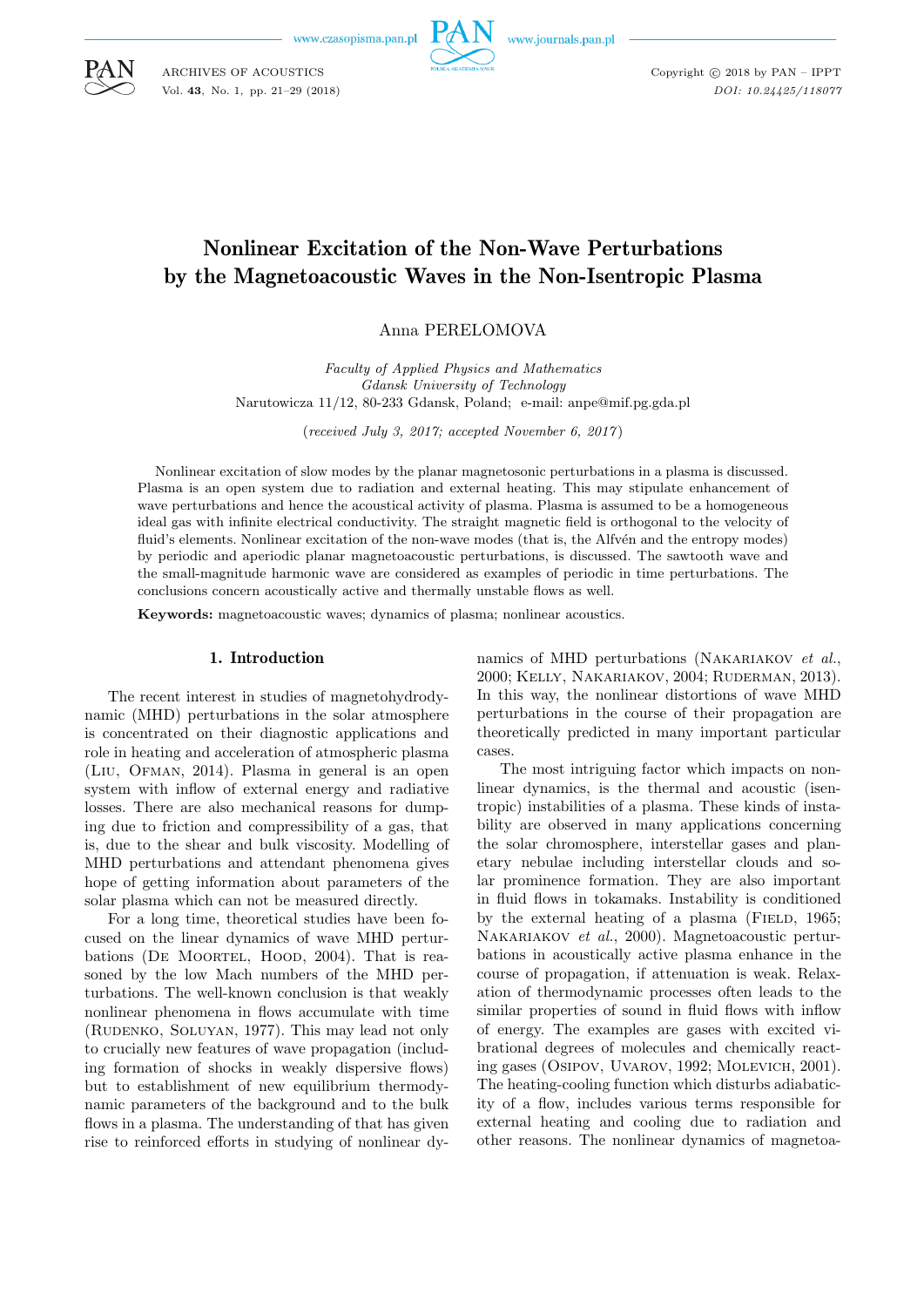coustic waves in acoustically active and dissipative plasma has been studied analytically by Chin *et al.* (2010). They have concluded about possibility of selforganisation of wave MHD disturbances. The magnitude of magnetoacoustic shock autowaves is completely prescribed by the thermodynamic properties of equilibrium plasma. It is independent of the initial or boundary conditions at a transducer (Kelly, Nakariakov, 2004).

The nonlinear effects of MHD waves, that is, excitation of non-wave modes in their field, seems to be still unexplored domain, though the nonlinear interaction of different branches of magnetohydrodynamic waves has been considered by numerous authors (PETVIASHVILI, POKHOTELOV, 1992; SAGDEEV, Galeev, 1969; Shukla, Stenflo, 1999). This study discovers some peculiarities of nonlinear interaction of the magnetoacoustic perturbations with the nonwave modes. We consider magnetoacoustic heating in a plasma due to the heating-cooling function in the general form. Acoustic heating is actually an enhancement of the entropy mode which is excited by sound in a nonlinear flow with attenuation (RUDENKO, SOLUYAN, 1977; HAMILTON, MORFEY, 1998). It is a slow non-wave fluid motion, hence, entropy perturbations do not follow sound and form in fact a new quasi-stationary equilibrium state of a plasma. They are of major importance in the long-scale predictions and may be an indicator of the energy which associates with fast MHD perturbations. While quick perturbations carry energy which propagates with the wave speed, the entropy mode develops slowly. The entropy perturbations may be the only source of information about the heating-cooling function and about thermodynamic processes which occur in a plasma, as well as about magnetoacoustic perturbations which excite them. One may expect that the magnetoacoustic heating occurs unusually in the acoustically active plasma. That happens to all acoustically active media (Osipov, Uvarov, 1992; Molevich, 2001). We do not consider mechanical and shear viscosity of a plasma, its thermal conductivity, and its finite electrical conductivity. These effects contribute to attenuation and dispersion in a fluid flow and are well studied. Instantaneous magnetoacoustic streaming and heating due to these mechanisms have been studied by the author (Perelomova, 2016a; 2016b). In this study, we derive the instantaneous dynamic equations responsible for generation of the entropy and the Alfvén modes by planar magnetoacoustic perturbations and discuss them in the context of periodic excitation at a transducer.

#### 2. Wave and non-wave modes in a planar flow

The system of MHD equations consists of the conservation equations in the differential form. They are: continuity equation, momentum equation, electrodynamic equations and energy balance equation:

$$
\frac{\partial \rho}{\partial t} + \text{div}(\rho \mathbf{v}) = 0,
$$
  
\n
$$
\rho \frac{\text{d}\mathbf{v}}{\text{d}t} = -\text{grad } p + \mu_0 \mathbf{H} \times \text{rot}\mathbf{H},
$$
  
\n
$$
\frac{\partial \mathbf{H}}{\partial t} = \text{rot}(\mathbf{v} \times \mathbf{H}),
$$
  
\n
$$
\text{div}\mathbf{H} = 0,
$$
  
\n
$$
\frac{\text{d}p}{\text{d}t} - \gamma \frac{p}{\rho} \frac{\text{d}\rho}{\text{d}t} = (\gamma - 1)L(p, \rho),
$$
\n(1)

where **v**,  $p$ ,  $\boldsymbol{\beta}$ , **H**, are the plasma's velocity, pressure, density, the magnetic field strength, respectively, and  $\mu_0$  is the magnetic permeability of free space  $\left(\frac{d}{dt} \right)$  denotes the substantial derivative). The system relates to an ideal gas with the caloric equation of state

$$
e = \frac{p}{(\gamma - 1)\rho},
$$

where e is the internal energy of a gas, and  $\gamma$  is the adiabatic constant.  $L(p, \rho)$  is the heating-cooling function which may disturb adiabaticity of fast perturbations in a plasma. In general, it includes incoming and outcoming parts. Following Nakariakov *et al.* (2000), it is assumed to be a function of pressure and density.

The magnetic field  $\mathbf{H} = H_z(x, t)\mathbf{k}$  is orthogonal to the velocity of gas particles  $\mathbf{v} = v_x(x, t)$ **i** which is directed along axis  $x$ . The leading-order linear equations follow from Eqs. (1):

$$
\frac{\partial \rho'}{\partial t} + \rho_0 \frac{\partial v}{\partial x} = -\rho' \frac{\partial v}{\partial x} - v \frac{\partial \rho'}{\partial x},
$$
  

$$
\frac{\partial v}{\partial t} + \frac{1}{\rho_0} \frac{\partial p'}{\partial x} + \frac{1}{\rho_0} \frac{\partial h'}{\partial x} = -v \frac{\partial v}{\partial x} + \frac{\rho'}{\rho_0^2} \frac{\partial p'}{\partial x} + \frac{\rho'}{\rho_0^2} \frac{\partial h'}{\partial x},
$$
  

$$
\frac{\partial p'}{\partial t} + c^2 \rho_0 \frac{\partial v}{\partial x} - (\gamma - 1)(L_p p' + L_\rho \rho') \qquad (2)
$$
  

$$
= -v \frac{\partial p'}{\partial x} - \gamma p' \frac{\partial v}{\partial x}
$$
  

$$
+ (\gamma - 1)(0.5L_{pp}p'^2 + 0.5L_{\rho\rho}\rho'^2 + L_{pp}p'\rho'),
$$
  

$$
\frac{\partial h'}{\partial t} + 2h_0 \frac{\partial v}{\partial x} = -v \frac{\partial h'}{\partial x} - 2h' \frac{\partial v}{\partial x},
$$

where h denotes the magnetic pressure,

and

$$
L_p = \frac{\partial L}{\partial p}, \qquad L_\rho = \frac{\partial L}{\partial \rho}, \qquad L_{pp} = \frac{\partial^2 L}{\partial p^2},
$$

$$
L_{\rho \rho} = \frac{\partial^2 L}{\partial \rho^2}, \qquad L_{p \rho} = \frac{\partial^2 L}{\partial p \partial \rho}
$$

 $h = \mu_0 H^2 / 2,$ 

are evaluated at equilibrium state  $(p_0, \rho_0)$ . Hence, we consider them as some constants. All variables represent a sum of unperturbed quantity, marked by subscript  $0 (v_0 = 0)$  and primed disturbance.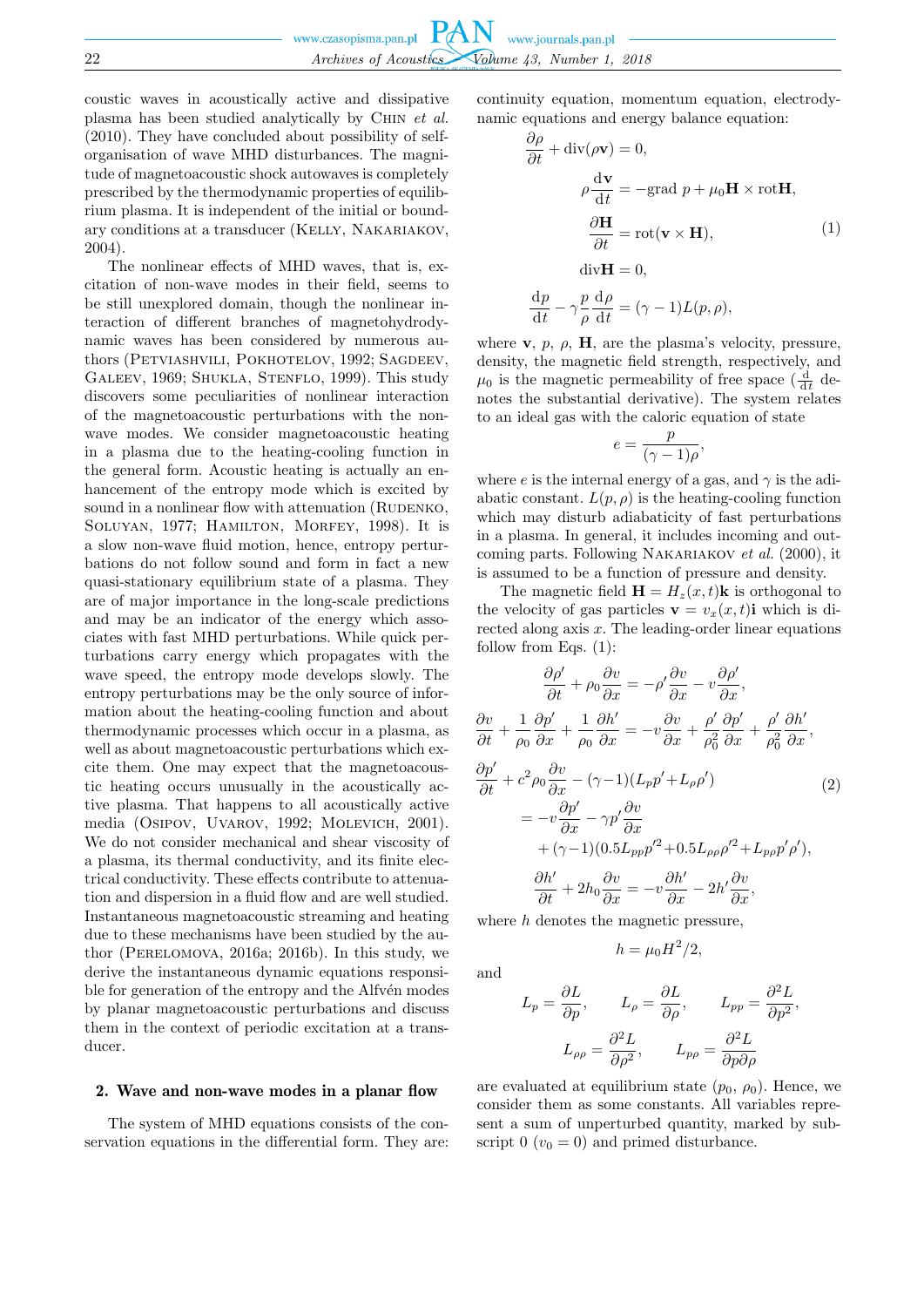The dispersion relations determine all possible kinds of a fluid's motion. They follow from the linearised Eqs. (1). All perturbations are represented by a sum of planar waves proportional to  $\exp(i\omega(k)t$  $ikx$ , where k designates the wave number of any individual planar wave, and  $\omega$  is its frequency:

$$
f'(x,t) = \int_{-\infty}^{\infty} \tilde{f}(k) \exp(i\omega(k)t - ikx) \, \mathrm{d}k,
$$

 $(\widetilde{f}(k) \exp(i\omega(k)t) = \widetilde{f}(k,t)$  denotes the Fourier transform of  $f'(x,t)$ , so as  $\widetilde{f}(k,t) = \frac{1}{2\pi} \int_{-\infty}^{\infty}$  $-\infty$  $f(x,t)e^{ikx} dx$ . The dispersion relations in a planar flow of a magnetic fluid reflect the solvability of the linearised Eqs. (1). They are

$$
\omega_{1,2} = \pm c_m k - i c_m B, \qquad \omega_3 = 0,
$$
  

$$
\omega_4 = i(2c_m B - (\gamma - 1)L_p),
$$
 (3)

where

$$
c_m = \sqrt{c^2 + c_A^2}, \qquad c = \sqrt{\frac{\gamma p}{\rho}}, \qquad c_A = \sqrt{\frac{2h}{\rho}}
$$

designate the magnetosonic speed, the sound speed in an unmagnetised gas, and the Alfvén speed, all evaluated at the equilibrium state  $(p_0, \rho_0)$ . The first two roots  $\omega_1$ ,  $\omega_2$  determine the magnetosonic waves of different direction of propagation, that is, fast MHD waves. The parameter

$$
B = \frac{(\gamma - 1)}{2c_m^3} \left( c^2 L_p + L_\rho \right)
$$

is responsible for attenuation or enhancement of MHD wave, if it differs from zero. It originates from the deviation of quick perturbations from isentropic. We suppose that attenuation or amplification of magnetoacoustic wave is small during its period,

$$
|B| \ll \omega/c_m
$$

and arrive at the conclusion that a gas is acoustically active under the condition

$$
c^2 L_p + L_\rho > 0,\t\t(4)
$$

which has been discovered in early studies of nonisentropic flows (FIELD, 1965). In this case, fast MHD perturbations in the linear flow enhance in the course of propagation. The third root  $\omega_3$  relates to the magnetic Alfvén mode, and the last one,  $\omega_4$ , corresponds to the entropy mode. This last mode exists in all fluid flows, not specifically magnetic. The dispersion relations in Eqs. (3) are evaluated with accuracy up to terms proportional to the first powers of  $L_p, L_\rho$ . The second derivatives of L do not contribute to the dispersion relations in view of the fact that they stand by quadratic nonlinear terms.

The total perturbation is represented by a sum of specific disturbances which in fact are eigenvectors of the correspondent matrix operator:

$$
\begin{pmatrix}\n\rho' \\
v \\
p' \\
h'\n\end{pmatrix} = \begin{pmatrix}\n\frac{4}{2} & \rho_i \\
\frac{4}{2} & v_i \\
\frac{4}{2} & \rho_i \\
\frac{4}{2} & h_i\n\end{pmatrix},
$$
\n
$$
\begin{pmatrix}\n\rho_1 \\
v_1 \\
p_1 \\
h_1\n\end{pmatrix} = \begin{pmatrix}\n\frac{c_m}{\rho_0} - \frac{c_m B}{\rho_0} \int dx \\
\frac{c^2 - 2c_m^2 B \int dx}{c^2 - c^2}\n\end{pmatrix} \rho_1,
$$
\n
$$
\begin{pmatrix}\n\rho_2 \\
v_2 \\
h_2\n\end{pmatrix} = \begin{pmatrix}\n-\frac{c_m}{\rho_0} - \frac{c_m B}{\rho_0} \int dx \\
c^2 + 2c_m^2 B \int dx \\
c^2 + 2c_m^2 B \int dx \\
c^2 - c^2\n\end{pmatrix} \rho_2, \qquad (5)
$$
\n
$$
\begin{pmatrix}\n\rho_3 \\
v_3 \\
h_3\n\end{pmatrix} = \begin{pmatrix}\n1 \\
-\frac{L}{L_p} \\
-\frac{L}{L_p} \\
\frac{L}{L_p}\n\end{pmatrix} \rho_3,
$$
\n
$$
\begin{pmatrix}\n\rho_4 \\
v_4 \\
p_4\n\end{pmatrix} = \begin{pmatrix}\n\frac{2c_m B}{\rho_0} - \frac{(\gamma - 1)L_p}{\rho_0} \int dx \\
\frac{2c_m^2 - c_m^2}{\rho_0} - \frac{(\gamma - 1)L_p}{\rho_0} \int dx \\
\frac{c_m^2 - c_m^2}{\rho_0} - \frac{c_m^2}{\rho_0} - \frac{c_m^2}{\rho_0} - \frac{c_m^2}{\rho_0} - \frac{c_m^2}{\rho_0} - \frac{c_m^2}{\rho_0} - \frac{c_m^2}{\rho_0} - \frac{c_m^2}{\rho_0} - \frac{c_m^2}{\rho_0} - \frac{c_m^2}{\rho_0} - \frac{c_m^2}{\rho_0} - \frac{c_m^2}{\rho_0} - \frac{c_m^2}{\rho_0} - \frac{c_m^2}{\rho_0} - \frac{c_m^2}{\rho_0} - \frac{c_m^2}{\rho_0} - \frac{c_m^2}{\rho
$$

Index  $i$  denotes the ordering number of a specific mode. The rows which distinguish excess densities corresponding to third and fourth roots,

$$
P_3\begin{pmatrix} \rho' \\ v \\ p' \\ h' \end{pmatrix} = \rho_3, \qquad P_4\begin{pmatrix} \rho' \\ v \\ p' \\ h' \end{pmatrix} = \rho_4,
$$

P3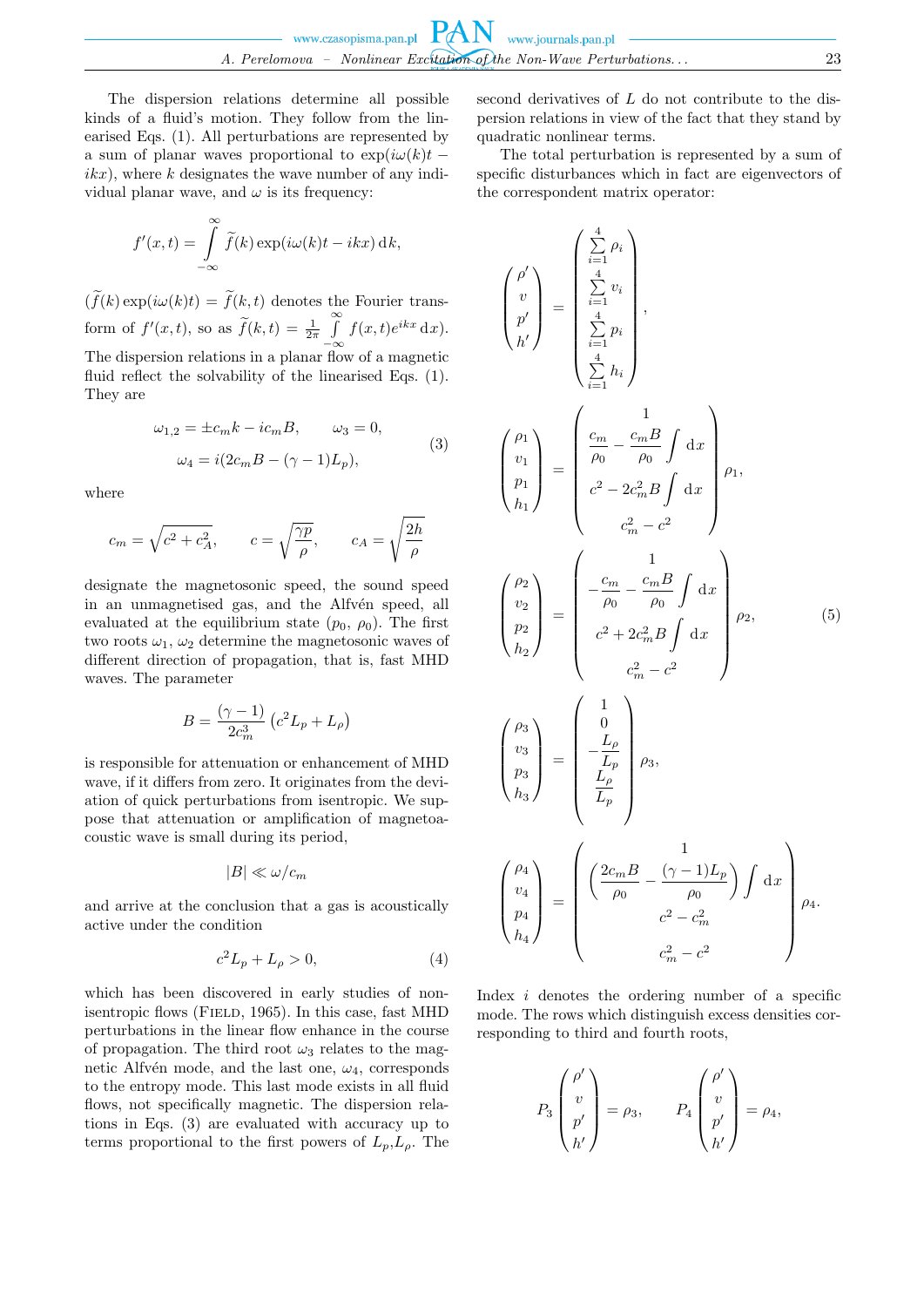take the forms:

$$
P_{3} = \begin{pmatrix} 1 + \frac{L_{\rho}}{(c_{m}^{2} - c^{2})L_{p}} \\ 0 \\ 0 \\ -\frac{1}{c_{m}^{2} - c^{2}} - \frac{L_{\rho}}{(c_{m}^{2} - c^{2})^{2}L_{p}} \end{pmatrix}^{T},
$$

$$
P_{4} = \begin{pmatrix} -\frac{L_{\rho}}{(c_{m}^{2} - c^{2})L_{p}} \\ -\frac{2B\rho_{0}}{c_{m}} \int dx \\ -\frac{1}{c_{m}^{2}} \\ \frac{c^{2}}{c_{m}^{2}(c_{m}^{2} - c^{2})} + \frac{L_{\rho}}{(c_{m}^{2} - c^{2})^{2}L_{p}} \end{pmatrix}^{T}.
$$
(6)

Projectors are evaluated with accuracy up to terms proportional to the first powers of  $L_p$  and  $L_q$ , as well as links given by Eqs. (5). The lower limit of integration in Eqs. (5) and (6) depends on the physical context of a flow, and the upper limit equals  $x$ . When  $P_3$ ,  $P_4$  apply at the linearised Eqs. (2), they reduce all therms containing non-specific perturbations and yield the linear dynamic equations which describe the dynamics of  $\rho_3$ and  $\rho_4$ , respectively. These equations contain the first order partial derivatives with respect to time. In the following sections, we consider the non-linear dynamics of wave MHD perturbations and their interaction with the non-wave modes in a planar flow.

Equations (5) and (6) in their parts which refer to the third mode, are valid in the case  $L_p \neq 0$ . We consider only this case. It may be readily established that in the case  $L_p = 0$  the links which specify the third mode take the forms:

$$
v_3(x,t) = \rho_3(x,t) = 0,
$$
  $h_3(x,t) = -p_3(x,t).$ 

That has impact on all evaluations which follow but is of minor interest.

## 3. Nonlinear dynamics of wave MHD perturbations

Application of  $P_3$  and  $P_4$  at the system (2), which includes quadratic nonlinear terms, yields weakly nonlinear evolutionary equations for the excess densities specifying the correspondent mode. Quadratic nonlinear terms become distributed between individual dynamic equations in the proper manner. The pure magnetoacoustic terms are of major importance in acoustic applications. This case implies large perturbations in MHD waves as compared with those of the non-wave modes at some temporal and spacial domains. For definiteness, we will consider the first MHD mode which

propagates in the positive direction of axis  $Ox$ . It is determined by  $\omega_1$  from Eqs. (3). Since the acoustic source consists in the leading order of quadratic MHD perturbations, the linear relations for sound should be corrected. They should be supplemented by terms which make MHD wave isentropic in the leading order (PERELOMOVA, 2016b). The corrected links are as follows:

$$
\begin{pmatrix}\n\rho_1 \\
p_1 \\
h_1\n\end{pmatrix} = \begin{pmatrix}\n\frac{\rho_0}{c_m} \left( 1 + B \int \mathrm{d}x \right) \\
\frac{\rho_0}{c_m} \left( c^2 + (c^2 - 2c_m^2) B \int \mathrm{d}x \right) \\
\frac{\rho_0 (c_m^2 - c^2)}{c_m} \left( 1 + B \int \mathrm{d}x \right) \\
\frac{c_m^2 - c^2 (\gamma - 2)}{4c_m^4} \rho_0 \\
+ \begin{pmatrix}\n\frac{c^2_m - c^2 (\gamma - 2)}{4c_m^4} \rho_0 \\
\frac{c^2 (c_m^2 (2\gamma - 1) - c^2 (\gamma - 2))}{4c_m^4} \rho_0 \\
\frac{(c_m^2 - c^2)(3c_m^2 - c^2 (\gamma - 2))}{4c_m^2} \rho_0\n\end{pmatrix} v_1^2. \tag{7}
$$

The nonlinear corrections do not depend on attenuation or amplification of MHD wave. These corrections represent the well-known terms which make the progressive Riemann's wave isentropic when  $c_m = c$ (Rudenko, Soluyan, 1977). The equation governing velocity in the first magnetoacoustic planar wave, takes the form:

$$
\frac{\partial v_1}{\partial t} + c_m \frac{\partial v_1}{\partial x} - c_m B v_1 + \epsilon v_1 \frac{\partial v_1}{\partial x} = 0, \qquad (8)
$$

where

$$
\epsilon=\frac{3c_m^2+c^2(\gamma-2)}{2c_m^2}
$$

is the parameter of nonlinearity in the MHD flow. Equation (8) coincides with that derived by Chin *et al.* (2010). It represents the particular case of Eq. (15) from (CHIN *et al.*, 2010) with  $\theta = \pi/2$  (that is, perpendicular magnetic strength and velocity of a plasma), zero thermal conduction and zero nonlinear term which associates with the heating-cooling function. Equation (8) recalls dynamic equations which describe wave perturbations in other flows which may be acoustically active (Osipov, Uvarov, 1992). Equation (8) was first derived and analysed in the context of propagation of a sawtooth MHD impulse by Sharma and co-authors (SHARMA *et al.*, 1987) for the case  $B = 0$ . Equation (8) may be readily transformed into the leading-order pure nonlinear equation, if  $B \neq 0$ :

$$
\frac{\partial V_1}{\partial X} - \frac{\epsilon}{c_m^2} V_1 \frac{\partial V_1}{\partial \tau} = 0,\tag{9}
$$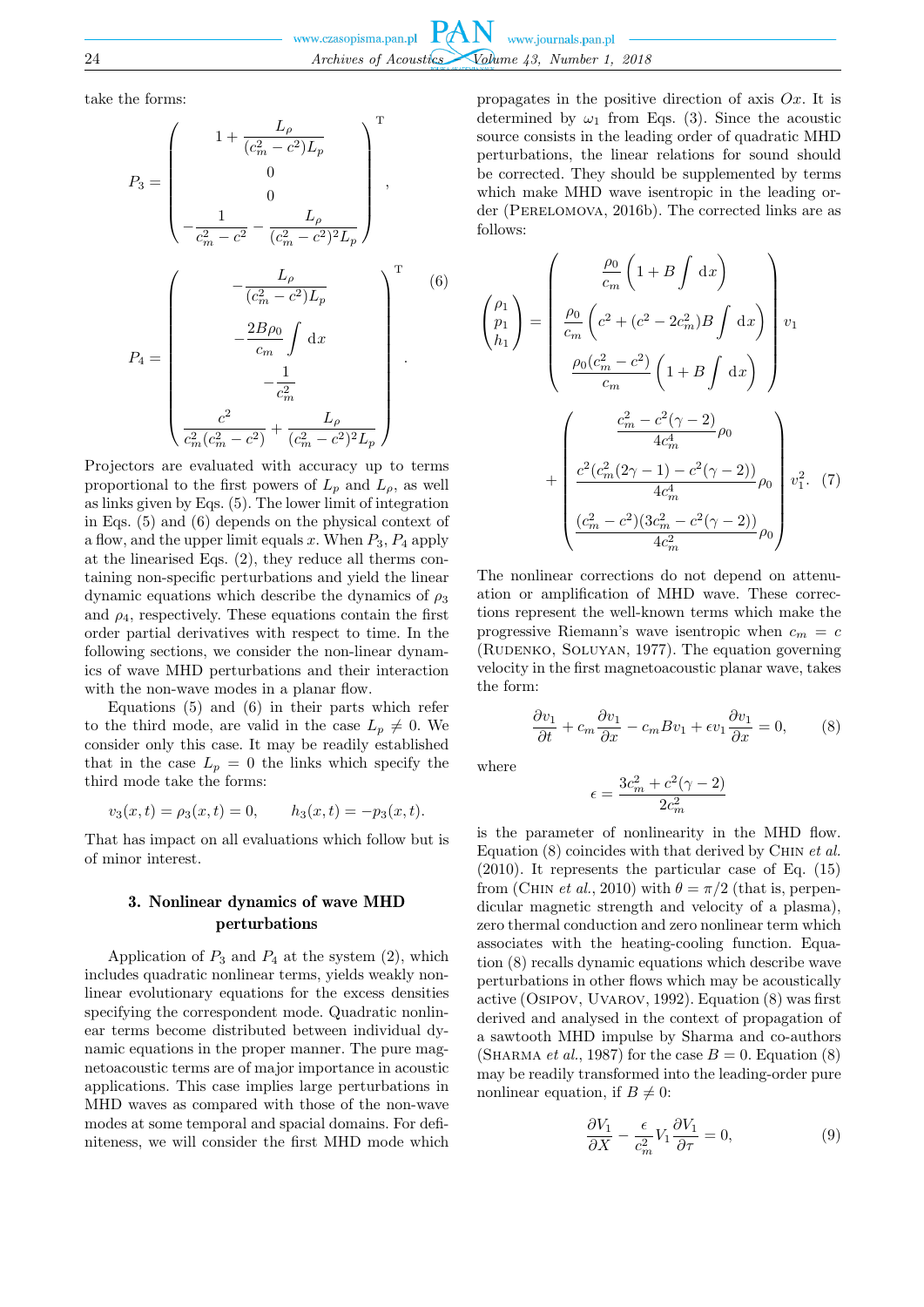by means of new quantities

$$
V_1 = v_1 \exp(-Bx), \qquad X = \frac{\exp(Bx) - 1}{B},
$$

$$
\tau = t - x/c_m.
$$

X is positive at positive distances from a transducer. x, for any non-zero  $B$ . By the way, Eq. (9) may be solved by the method of characteristics. Its graphic solution for a sawtooth impulse at a transducer is shown in Fig. 1. T denotes the period of an impulse. A transducer is situated at the plane  $x = 0$ , that is,  $X = 0$ . It may be concluded from the Fig. 1 that the magnitude of a sawtooth impulse equals

$$
v_m = V_m \exp(Bx) = V_0 \frac{\exp(Bx)}{1 + K(\exp(Bx) - 1)},
$$
 (10)

where



Fig. 1. Propagation of a sawtooth impulse.

Hence, a sawtooth impulse may enhance or weaken in dependence on K. The case  $0 \lt K \lt 1$  reflects dominance of the energy inflow over nonlinear attenuation. In the case of  $K > 1$ , the nonlinear dissipation at the front of the shock wave is strong and the magnitude of an impulse gets smaller at larger distances from a transducer. The particular case  $K = 1$  corresponds to the equilibrium between nonlinear attenuation and energy inflow. In this case, the magnitude of a sawtooth wave is constant and its shape is stable. Negative K reflects the case when damping on the shock front enhances damping due to loss in energy. The magnitude of an impulse quickly decreases.

In the case of very weak nonlinearity (i.e. conditioned by low magnitudes of MHD perturbations), a periodic solution of the linearised version of Eq. (8) takes the form

$$
v_1(x,t) = V_0 \exp(Bx) \sin(\omega(t - x/c_m)). \tag{11}
$$

The magnitude of velocity increases or decreases in the course of wave propagation in dependence on the sign of B.



Fig. 2. Magnitude of a sawtooth impulse in the course of propagation as a function of dimensionless distance from a transducer. Cases of positive (a) and negative (b) B. The dimensionless quantity  $K = \frac{2\epsilon V_0}{BTc_m^2}$  which relates to every line stands by the corespondent curve.

## 4. Nonlinear excitation of modes by intense magnetosonic wave

Equations (1) split into equations which describe dynamics of non-wave perturbations  $\rho_3$  or  $\rho_4$ . That may be implemented by means of projecting rows  $P_3$ and  $P_4$ . The nonlinear terms, that is, cross products of perturbations of different modes, represent the forces which excite the non-wave modes. Only magnetoacoustic terms belonging to the first mode will be kept among them. In turn, velocity of a fluid's elements in MHD wave should satisfy Eq. (8).

## *4.1. Excitation of the Alfv´en mode*

The equation which governs an excess density in the Alfvén mode, is the result of application of  $P_3$ :

$$
\frac{\partial \rho_3}{\partial t} = \frac{\rho_0}{c_m^2 - c^2} \left( c_m B - \frac{(\gamma - 1)c^4 L_p}{2c_m^4} \right)
$$

$$
\cdot \left( v_1^2 + \frac{\partial v_1}{\partial x} \int v_1 \, dx \right). \tag{12}
$$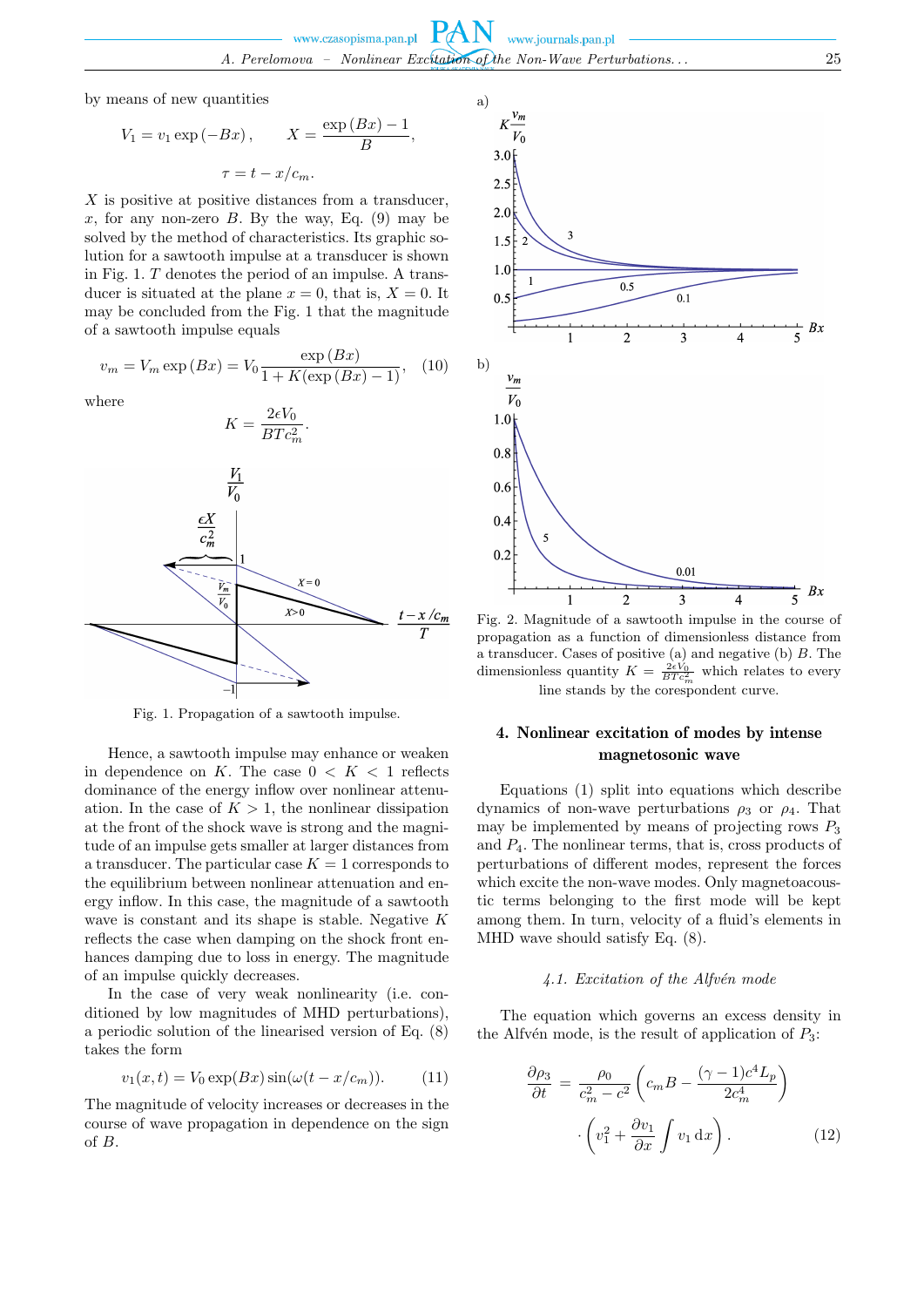For a periodic in time function with a period  $T$  (in the case of perturbation in the form of Eq. (11),  $T =$  $2\pi/\omega$ ) in the form  $\phi(t-x/c_m, Bx) = \phi(\tau, Bx)$ , where  $|B|c_m/\omega \ll 1$ , one arrives at

$$
\overline{\frac{\partial \phi}{\partial x} \int \phi \, dx} = \frac{1}{T} \int_{t-x/c_m}^{t-x/c_m+T} \left( \frac{\partial \phi}{\partial \tau} \int \phi(\tau', Bx) \, d\tau' \right) d\tau + O(B^2)
$$

$$
= \frac{1}{T} \left( \phi \int \phi(\tau', Bx) \, d\tau' - \int \phi^2 \, d\tau' \right) \Big|_{t-x/c_m}^{t-x/c_m+T},
$$

where top line denotes the temporal average over period of acoustic wave. For zero on average  $\phi$ , the first term in the last line equals zero and we obtain the leading-order equality

$$
\overline{\phi^2} + \frac{\overline{\partial \phi}}{\partial x} \int \phi \, dx = O(B^2),
$$

which does not depend on the kind of periodic (or nearly periodic) function  $\phi$ . This is valid for  $v_1$  in the forms of sawtooth and harmonic waves, Eq. (11). The sawtooth solution is not continuous but may be approximated with any accuracy by the continuous periodic function which is zero on average. We make use of the periodic magnetoacoustic velocity in the form Eq. (11) and of the averaged term:

$$
\overline{v_1^2} + \overline{\frac{\partial v_1}{\partial x} \int v_1 \, dx} = \frac{B^2 c_m^2 V_0^2 e^{2Bx}}{B^2 c_m^2 + \omega^2} \approx \frac{B^2 c_m^2}{\omega^2} V_0^2 e^{2Bx}.
$$

In the case of negative  $B$ , the acoustic source of the Alfvén mode is of order  $B<sup>3</sup>$  and we may conclude that the nonlinear coupling is very weak. As for the positive B, the acoustic force constantly enlarges with the distance from the transducer. Therefore, in spite of the factor of order  $B^3$  standing by  $\exp(2Bx)$ , it might achieve significant values at large distances. This forms a new background for propagation of the MHD perturbations. Enhancement of the Alfvén mode may be slowed down due to other nonlinear interactions. The sign of acoustic force coincides with the sign of specific excess density  $\rho_3$  (for initial zero  $\rho_3$ ) and is determined by the sign of  $B^2 \left( c_m B - \frac{(\gamma - 1)c^4 L_p}{2c_m^4} \right)$ ). Thus  $\rho_3$ may take negative values for positive  $B$  and *vice versa*, depending on  $L_p$ . Anyway,  $|\rho_3|$  decreases with distance from the transducer if  $B < 0$  and increases otherwise.

### *4.2. Magnetoacoustic heating*

The magnetoacoustic heating is the most important among all possible nonlinear interactions. When  $P_4$  applies at the system Eqs. (2), we arrive at the equation which describes magnetoacoustic heating. We reproduce its averaged over the sound period form in the case of periodic (or nearly periodic) magnetoacoustic perturbations:

$$
\frac{\partial \rho_4}{\partial t} + (2c_m B - (\gamma - 1)L_p) \overline{\rho_4} = \frac{\rho_0(\gamma - 1)}{4c_m^6} \n\cdot \left[ c^4 (3(\gamma - 2)L_p - 2c_m^2 \rho_0 L_{pp}) \right. \n+ c_m^2 (L_\rho + 4\gamma L_\rho - 2\rho_0 L_{\rho\rho}) \n+ c^2 (3(\gamma - 2)L_\rho + c_m^2 (3L_p + 2\gamma L_p - 4\rho_0 L_{pp})) \right] \overline{v_1^2},
$$
(13)

which rearranges in the case of weak magnetic strength (i.e., approximately equal  $c_m$  and c) into the following equation:

$$
\frac{\partial \rho_4}{\partial t} + 2c\widetilde{B}\overline{\rho_4} = D\overline{v_1^2},\tag{14}
$$

where

$$
\widetilde{B} = B - (\gamma - 1)L_p/2c_m \approx (\gamma - 1)L_\rho/c^3,
$$
  
\n
$$
D = \frac{\rho_0(\gamma - 1)}{4c^4} \left[ c^2 (5\gamma - 3)L_p + (7\gamma - 5)L_\rho \right.
$$
  
\n
$$
- 2c^4 \rho_0 L_{pp} - 4c^2 \rho_0 L_{pp} - 2\rho_0 L_{\rho\rho} \right].
$$

It is readily integrated with the result (if  $\widetilde{B}\neq 0$ )

$$
\overline{\rho_4} = \frac{D}{2c\widetilde{B}} \left( 1 - \exp(-2c\widetilde{B}t) \right) \overline{v_1^2}.
$$

If  $\widetilde{B}=0$ , the result is

$$
\overline{\rho_4}=D\overline{v_1^2}t.
$$

These solutions correspond to zero initial  $\rho_4$ . In the case of the periodic solution (11),

$$
\overline{v_1^2} = \frac{V_0^2}{2} \exp(2Bx),\tag{15}
$$

and in the case of the sawtooth waveform,

$$
\overline{v_1^2} = \frac{1}{3} \overline{v_m^2} = \frac{V_0^2 \exp(2Bx)}{3 \left[1 + K(\exp(Bx) - 1)\right]^2}.
$$
 (16)

The module of excess density  $|\rho_4|$  varies differently with the distance from the transducer: it enlarges if  $B > 0$  and decreases if  $B < 0$ . As for the temporal behaviour, it depends on  $B$ , not on  $B$ , and grows infinitely in time if  $B < 0$ . This reflects the fact that conditions of thermal and acoustic instability do not overlap (FIELD, 1965). The particular case  $K = 1$  provides the stable shock waveform with constant magnitude independent of distance from the transducer. In this case,  $v_1^2$  is constant but  $\overline{\rho_4}$  varies with time depending on the sign of  $\tilde{B}$  due to inflow of energy into the system. The external energy is expended on the nonlinear attenuation at the shock front which counterbalance enhancement of magnetosonic perturbations and on variation of thermodynamic perturbations which specify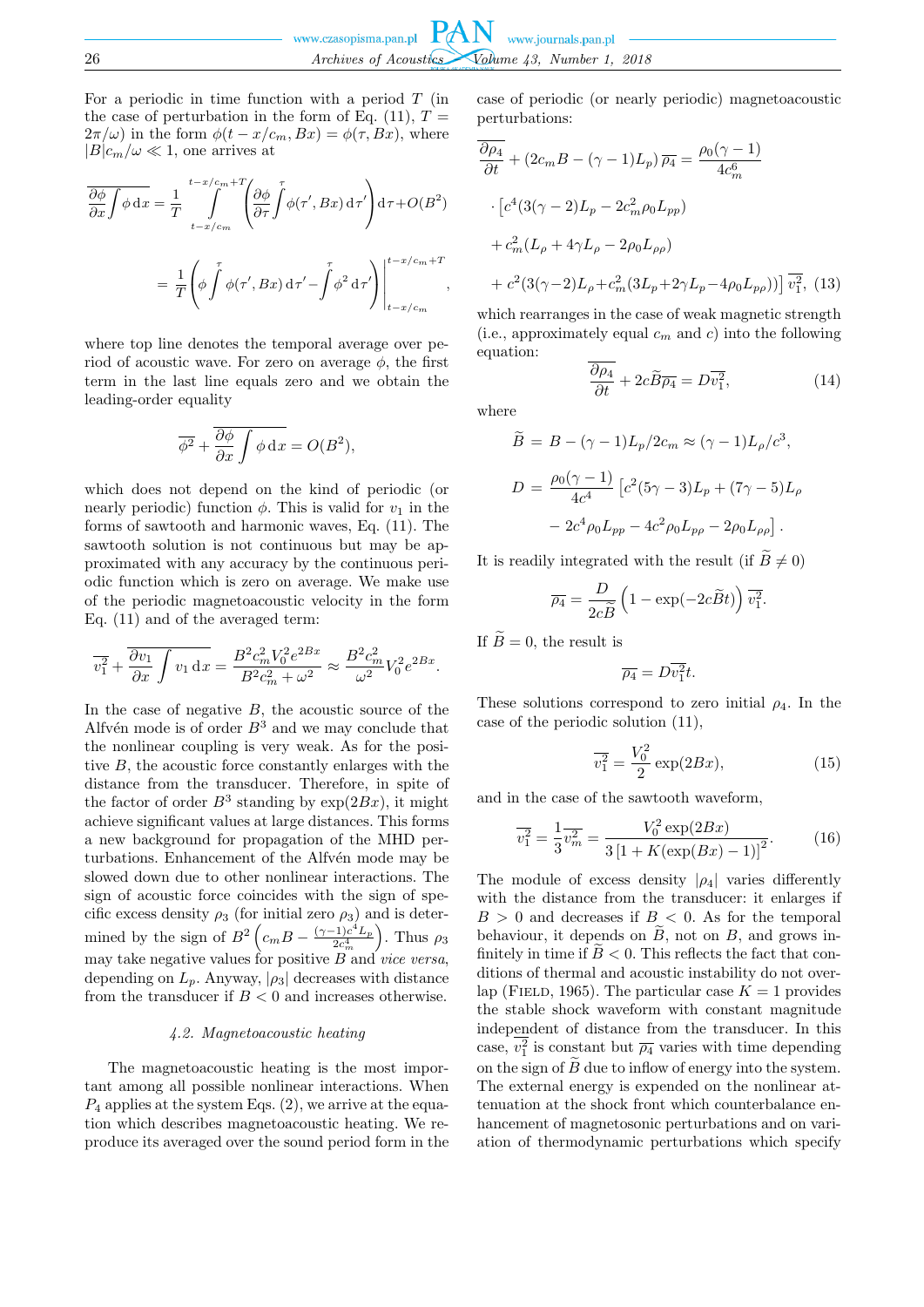the entropy mode. The entropy mode is not isobaric in a flow of magnetic fluid in accordance to links Eqs. (5). The positive variation in density gives rise the negative variation in pressure since  $c_m > c$ . This means that the correspondent variation in temperature

$$
\frac{T_4}{T_0} = \frac{p_4}{p_0} - \frac{\rho_4}{\rho_0} = -\frac{\rho_4}{\rho_0} \left( 1 + \gamma \frac{c_m^2 - c^2}{c^2} \right) \tag{17}
$$

is negative if  $\rho_4$  is positive and it is positive otherwise, where  $T_0$  denotes the equilibrium temperature of a gas.

# 5. Nonlinear interactions when the heating-cooling function depends exclusively on temperature

The meaningful particular case is the heatingcooling function which depends exclusively on temperature,  $L(T)$ . Its partial derivatives with respect to pressure and density may be expressed in partial derivatives with respect to temperature, assessed at the equilibrium temperature,

$$
L_T = \frac{\mathrm{d}L}{\mathrm{d}T}, \qquad L_{TT} = \frac{\mathrm{d}^2L}{\mathrm{d}T^2}.
$$

If  $L_T > 0$ , a gas is acoustically active. That follows from the acoustic dispersion relations, Eqs. (3):

$$
\omega_{1,2} = \pm c_m k - i c_m B = \pm c_m k - \frac{i(\gamma - 1)c^2}{2C_V \gamma \rho_0 c_m^2} L_T,
$$

where  $C_V$  is the specific heat at constant volume. One may rearrange Eq. (12) into the dynamic equation

$$
\frac{\partial \rho_3}{\partial t} = -\frac{c^2(-c_m^2(\gamma - 1) + \gamma c^2)L_T}{2\gamma c_m^4(c_m^2 - c^2)C_V} \left(v_1^2 + \frac{\partial v_1}{\partial x} \int v_1 \,dx\right),\tag{18}
$$

which equals approximately zero on average for nearly periodic sound. Variation in temperature  $T_3$  which specifies the Alfvén mode equals zero:

$$
\frac{T_3}{T_0} = \frac{p_3}{p_0} - \frac{\rho_3}{\rho_0} = 0
$$

in accordance to relations of  $\rho_3$  and  $p_3$  established by Eqs. (5).

As for equation which governs the entropy mode, it follows from making use of  $P_4$ . We reproduce its averaged form for the periodic fast MHD perturbations and weak magnetic strength,  $c_m \approx c$ :

$$
\frac{\partial \rho_4}{\partial t} - \frac{L_T}{\gamma c^2 C_V \rho_0} \overline{\rho_4} = \widetilde{D} \overline{v_1^2},\tag{19}
$$

where

$$
\widetilde{D} = \frac{\gamma - 1}{4\gamma^2 c^2 C_V^2} \left( C_V (5\gamma - 1)\gamma L_T - 2c^2 L_{TT} \right).
$$

The second-order derivative is not of importance, if

$$
|L_{TT}| \ll \frac{(5\gamma - 1)\gamma C_V}{2c^2} |L_T| = \frac{\gamma^2 (5\gamma - 1)}{2(\gamma - 1)T_0} |L_T|.
$$

If so,  $\widetilde{D}$  and  $L_T$  are of the same sign. Equation (19) is integrated with the result

$$
\overline{\rho_4} = \frac{\widetilde{D}\gamma c^2 C_V \rho_0}{L_T} \left( \exp\left(\frac{L_T}{\gamma c^2 C_V \rho_0} t\right) - 1\right) \overline{v_1^2},
$$

if  $L_T \neq 0$ , and with the result

$$
\overline{\rho_4} = Dv_1^2 t,
$$

if  $L_T = 0$ . These solutions correspond to zero initial  $\overline{\rho_4}$ . The conditions of acoustical activity and thermal instability coincide  $(L_T > 0)$ . In acoustically active gas,  $\overline{\rho_4}$  is positive and enlarges with time and with distance from the transducer. An excess density and temperature are related in accordance to Eq.  $(17)$ :  $T_4$  equals approximately  $-T_0 \frac{\rho_4}{\rho_0}$  in the case of weak magnetic strength. Hence, production of negative excess temperature specifying the entropy mode occurs in acoustically active gases.

#### 6. Concluding remarks

We considered excitation of the non-wave modes in the field of intense sound in a magnetic fluid in the particular case when the vector of magnetic strength is perpendicular to the velocity of a gas. The system is open, that is, there exist inflow or/and loss of energy, which is described by the heating-cooling function L. It depends in general on pressure and density of a gas. Newtonian attenuation and thermal conduction of a gas are left of account, since their influence on the nonlinear motion of a gas is well-studied.

The linear features of flows in open systems are well-understood. This concerns different physical conditions of flows which become acoustically active or/and thermally unstable under some conditions which depend on the kind of L. Wave perturbations in acoustically active media may enhance in the course of propagation. Also, the nonlinear interactions may occur unusually in open systems. Magnetoacoustic heating or cooling leads to the non-uniformity of the background parameters of a plasma, that is, thermal lenses and bulk flows which follow attenuation or amplification of sound. This has impact on the sound propagation and may be of especial interest in the plasma's applications. By the way, waveguides and thermal lenses may play a crucial role.

We have considered nonlinear excitation of the nonwave modes in the particular cases of the heatingcooling function:

1) L is a function of p and  $\rho \left( L_p = \frac{\partial L(p,\rho)}{\partial p} \neq 0 \right);$ 2) L depends exclusively on temperature.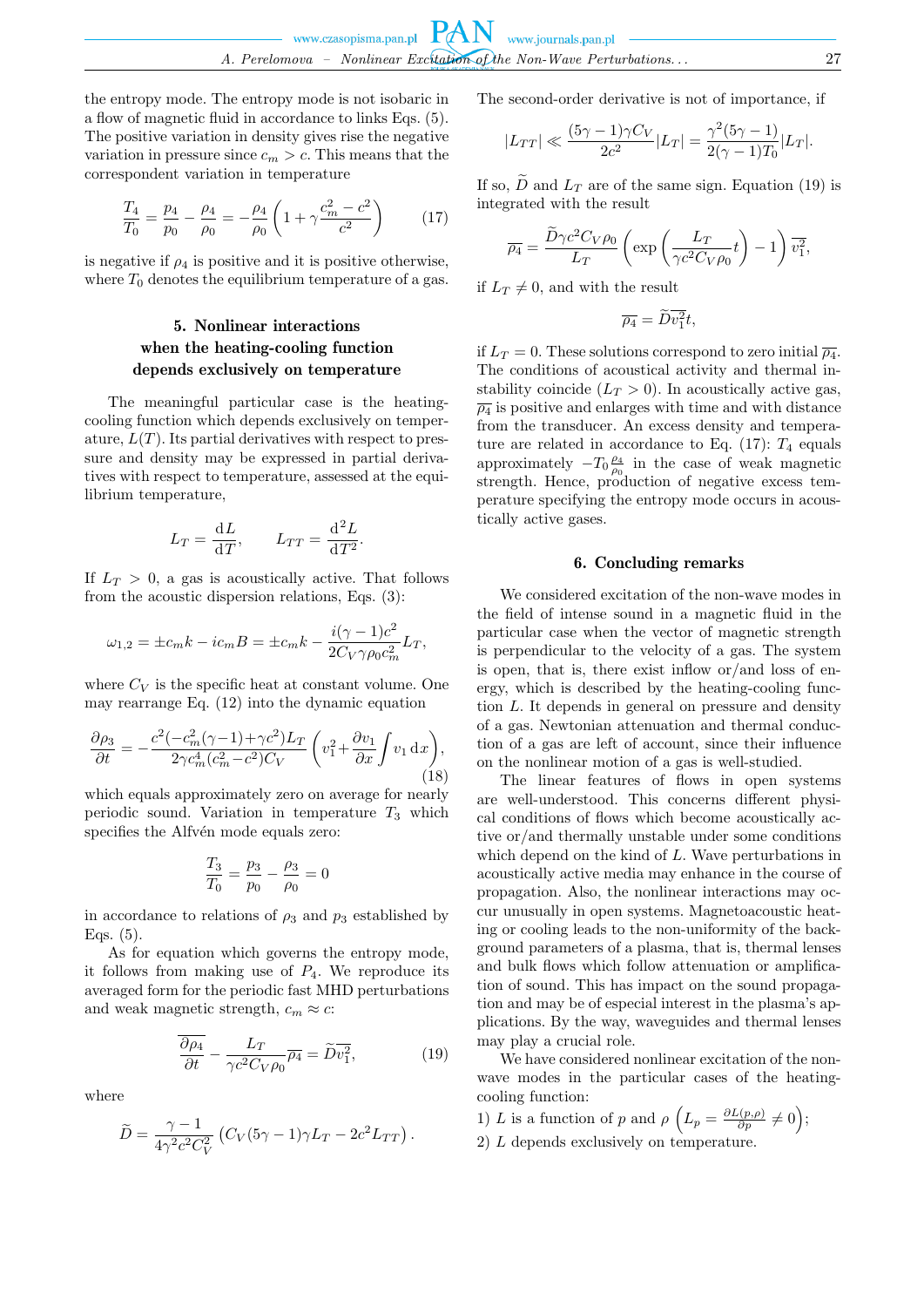Weakly nonlinear dynamic equations which govern excitation of the non-wave modes in the field of intense fast MHD perturbations are derived. They are valid for periodic and aperiodic magnetoacoustic disturbances independently on their spectrum. They are instantaneous as well. Equations (12) and (13) are the main results of the study. They determine dynamics of an excess density in the Alfvén and entropy modes. As for the Alfvén mode, its perturbations are fairly small, at least when excited by periodic or nearly periodic magnetoacoustic disturbances on a transducer.

Acoustical activity implies  $c^2 L_p + L_\rho > 0$ , whereas condition of thermal instability implies  $L_{\rho}$  < 0 at weak magnetic strengths. These conditions, responsible for the temporal behavior of perturbations, do not certainly overlap (FIELD, 1965). If we consider the power dependence of L on p and  $\rho$ , proportional to  $p^{\beta} \rho^{-\alpha}$ , where  $\alpha$  and  $\beta$  are positive, the conformity of acoustic and thermal instabilities implies  $\gamma \beta > \alpha$ . This is, among other, the case  $\alpha = \beta = 1$  which corresponds to  $L(T)$ . The particular case  $L(T)$  is considered in Sec. 5.

There are no restrictions concerning the strength of the magnetic field in this study. The only limitations are: weak nonlinearity of a flow, that is, smallness of the Mach number, and smallness of attenuation or amplification of wave perturbations during its period. The results of this study may be addressed to a hot atomic plasma with temperature greater than  $10^4$  K and a cold molecular gas with temperature less than  $10^3$  K and to different kinds of the function  $L(p, \rho)$ . The radiation function may also contribute in L. Various heating models for the coronal radiative losses and deposition of mechanical energy in the solar corona, are discussed in (Rosner, Tucker, 1978). This is in fact a comprehensive review of many models which were confirmed experimentally. Among them, there are no examples of L which depends exclusively on  $\rho$ , that is,  $L_p = 0$ . That's why this particular case is of minor importance. In the case of heating due to coronal current dissipation,  $L$  is proportional to  $p$  and does not depend on  $\rho$  (NAKARIAKOV *et al.*, 2000). This is the case of acoustical activity of a plasma, since  $L_p > 0$  for a small magnetic strength. This case corresponds to zero  $B$ , that is, to zero diffusion coefficient in Eq. (13). Molevich *et al.* (2011) consider the heating-cooling function which depends on temperature and density and make use of astrophysical examples of heating due to photoelectric emission and the radiative cooling rate due to transitions between the electron levels. The results of the study may be helpful in the inverse problems. They point a way to establish the kind of heating-cooling function and intensity of the fast MHD perturbations in a plasma by means of remote measurements of slow perturbations.

### References

- 1. Chin R., Verwichte E., Rowlands G., Nakariakov V.M. (2010), *Self-organisation of magnetoacoustic waves in a thermal unstable environment*, Physics of Plasmas, **17**, 32, 107–118.
- 2. De Moortel I., Hood A.W. (2004), *The damping of slow MHD waves in solar coronal magnetic fields. II. The effect of gravitational stratification and field line divergence*, Astronomy and Astrophysics, **415**, 2, 705– 715, http://dx.doi.org/10.1051/0004-6361:20034233.
- 3. Field G.B. (1965), *Thermal instability*, The Astrophysical Journal, **142**, 531–567.
- 4. Hamilton M., Morfey C. (1998), *Model equations*, [in:] *Nonlinear acoustics*, Hamilton M., Blackstock D. [Eds.], pp. 41–63, Academic Press, New York.
- 5. Kelly A., Nakariakov V.M. (2004), *Coronal seismology by MHD autowaves*, Proceedings of SOHO 13 Waves, Oscillations and Small-Scale Transients Events in the Solar Atmosphere: a joint view from SOHO and TRACE, Lacoste H. [Ed.], **547**, pp. 483–488.
- 6. Liu W., Ofman L. (2014), *Advances in observing various coronal EUV waves in the SDO era and their seismological applications (invited review)*, Solar Physics, **289**, 9, 3233–3277, http://dx.doi.org/10.1007/s11207- 014-0528-4.
- 7. Molevich N.E. (2001), *Sound amplification in inhomogeneous flows of nonequilibrium gas*, Acoustical Physics, **47**, 1, 102–105, doi: 10.1134/1.1340086.
- 8. Molevich N.E., Zavershinsky D.I., Galimov R.N., Makaryan V.G. (2011), *Traveling self-sustained structures in interstellar clouds with the isentropic instability*, Astrophysics and Space Science, **334**, 35–44, doi: 10.1007/s10509-011-0683-0.
- 9. NAKARIAKOV V.M., MENDOZA-BRICEÑO C.A., IBÁÑEZ M.H. (2000), *Magnetoacoustic waves of small amplitude in optically thin quasi-isentropic plasmas*, Astrophysical Journal, **528**, 2, 767-775, http://dx.doi.org/10.1086/308195.
- 10. Osipov A.I., Uvarov A.V. (1992), *Kinetic and gasdynamic processes in nonequilibrium molecular physics*, Soviet Physics Uspekhi, **35**, 11, 903–923.
- 11. Perelomova A. (2016a), *On the nonlinear effects of magnetoacoustic perturbations in a perfectly conducting viscous and thermoconducting gas*, Acta Physica Polonica A, **130**, 3, 727–733, http://dx.doi.org/ 10.12693/APhysPolA.130.727
- 12. Perelomova A. (2016b), *On the nonlinear distortions of sound and its coupling with other modes in a gaseous plasma with finite electric conductivity in a magnetic field*, Archives of Acoustics, **41**, 4, 691–699, http://dx.doi.org/10.1515/aoa-2016-0066.
- 13. Petviashvili V.I., Pokhotelov O.A. (1992), *Solitary waves in plasmas and in the atmosphere*, Gordon and Breach, Berlin.